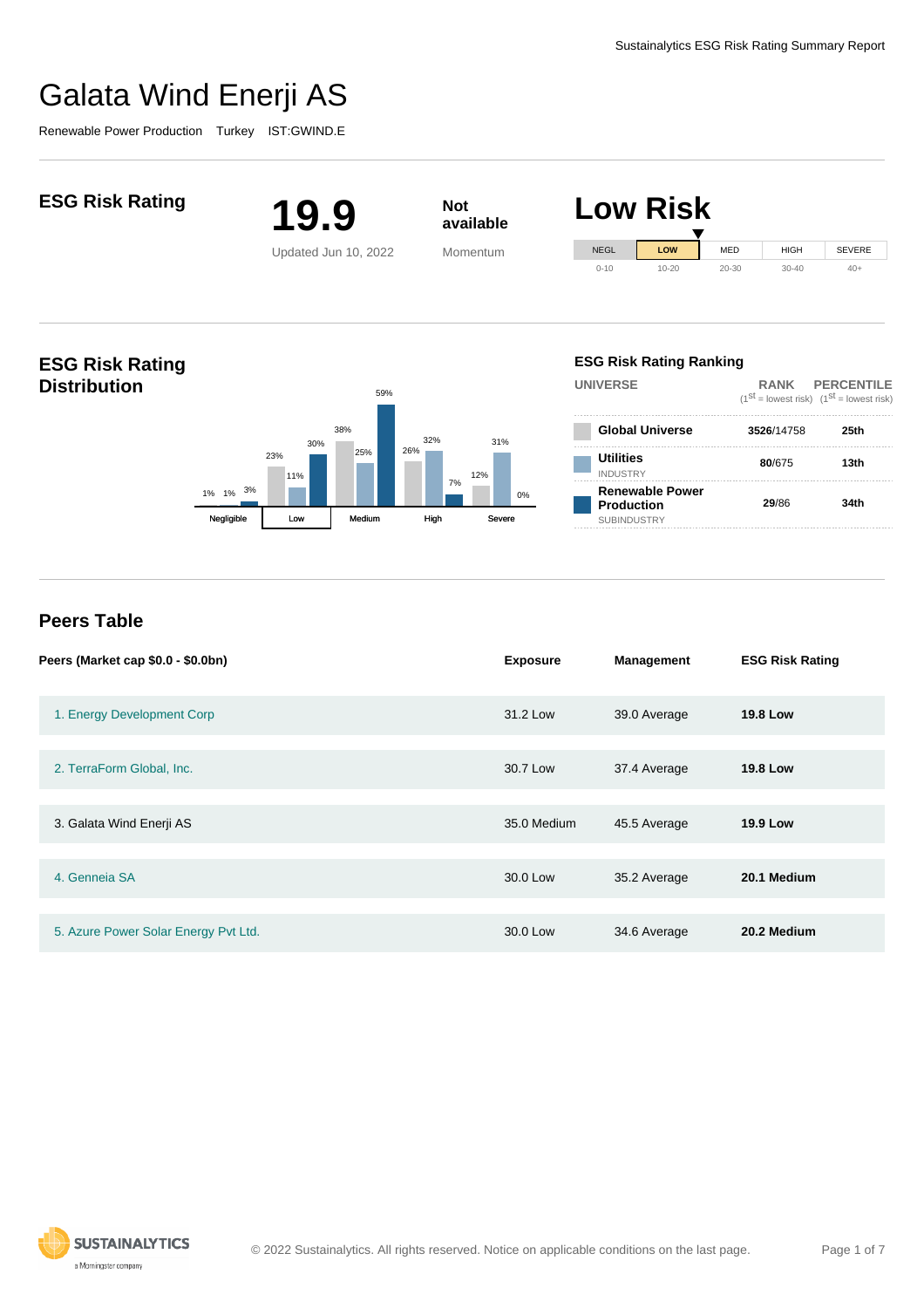Renewable Power Production Turkey IST:GWIND.E

## **ESG Risk Analysis**

Exposure refers to the extent to which a company is exposed to different material ESG Issues. The exposure score takes into consideration subindustry and company-specific factors such as its business model.



In FY2021, 84.6% of Galata Wind's revenues derived from wind energy electricity sales and 11.5% from solar energy generation. Any potential quality or safety incident, such as solar plants fires or wind turbine collapses, can result in operational disruptions, repair costs and notable reputational damages. In addition, the company is involved in all project phases, from construction to plant operation and maintenance. These activities typically imply the acquisition and repurposing of large surfaces of land, which may trigger community opposition and potential project delays. Furthermore, the efficiency and performance of Galata Wind's wind and solar farms is dependent on its experienced administrative staff and qualified technical personnel. Poor hiring and retention schemes, or failure to support a diverse workforce may expose the company to skill shortage and business disruptions.

The company's overall exposure is medium and is similar to subindustry average. Human Capital, Community Relations and Product Governance are notable material ESG issues.

Management refers to how well a company is managing its relevant ESG issues. The management score assesses the robustness of a company's ESG programs, practices, and policies.



In recent years, Galata Wind did not publish any relevant ESG reports. In addition, the company does not publicly disclose a whistleblower programme, and its environmental policy is assessed as weak. Furthermore, available evidence indicates none of the variable components of executive remuneration is linked to sustainability performance targets. However, the company has board level oversight for ESG issues, which is in line with best practice in what regards ESG governance.

The company's overall management of material ESG issues is average.

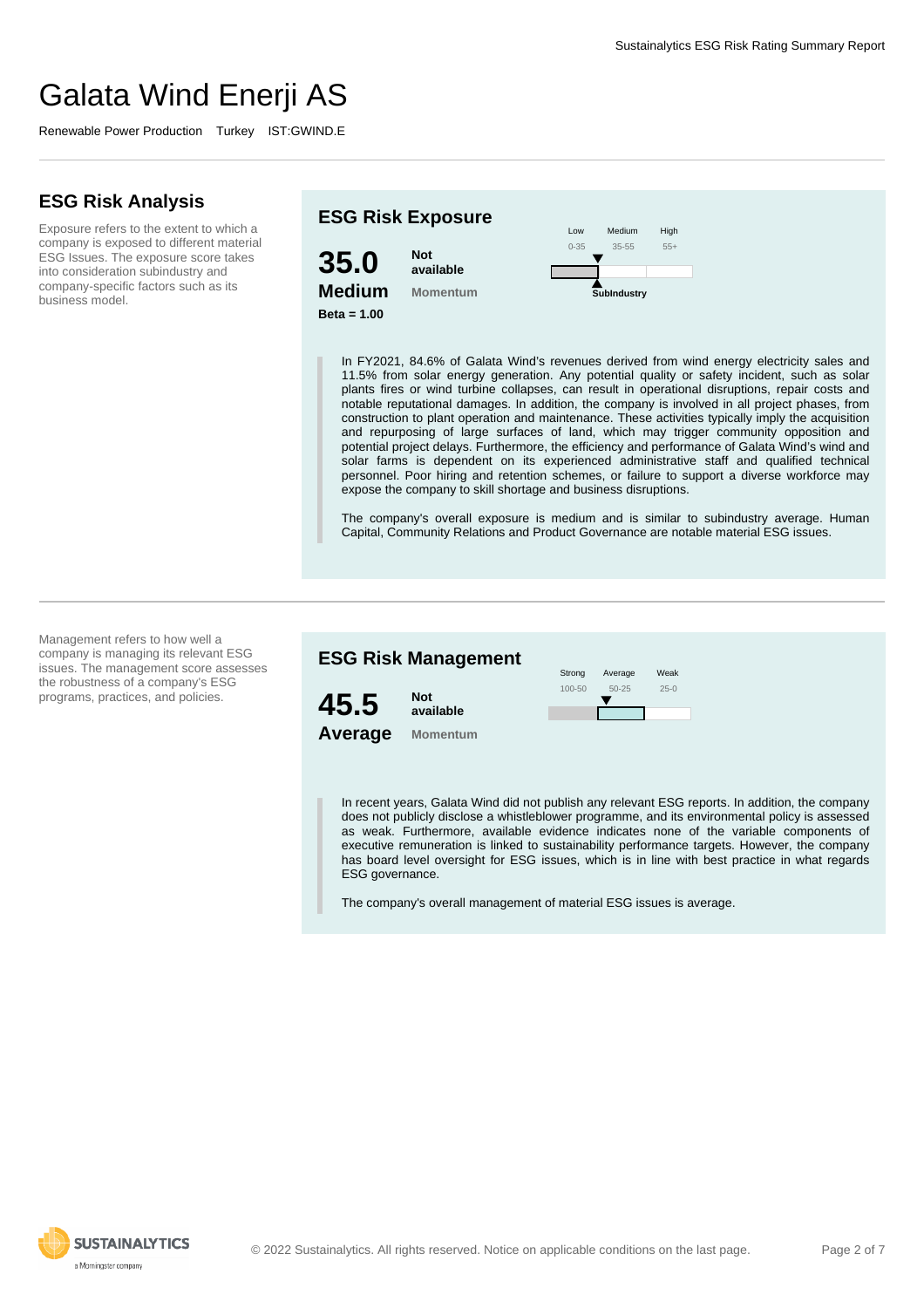Renewable Power Production Turkey IST:GWIND.E

### **Material ESG Issues**

**These are the Material ESG Issues driving the ESG Risk Rating.**

| <b>Issue Name</b>                     | <b>ESG Risk</b><br><b>Exposure</b> | <b>ESG Risk</b><br>Management | <b>ESG Risk</b><br>Rating | Contribution to<br><b>ESG Risk Rating</b> |
|---------------------------------------|------------------------------------|-------------------------------|---------------------------|-------------------------------------------|
|                                       | Score   Category                   | Score   Category              | Score   Category          |                                           |
| <b>Corporate Governance</b>           | $9.0$ High                         | 46.2 Average                  | 4.8 Medium                | 24.3%                                     |
| <b>Community Relations</b>            | 6.0 Medium                         | 25.0 Average                  | 4.7 Medium                | 23.3%                                     |
| <b>Business Ethics</b>                | 4.0 Medium                         | 32.5 Average                  | <b>2.8 Low</b>            | 13.9%                                     |
| <b>Human Capital</b>                  | 4.0 Medium                         | 37.5 Average                  | <b>2.6 Low</b>            | 12.9%                                     |
| <b>Product Governance</b>             | 5.0 Medium                         | 63.3 Strong                   | <b>2.2 Low</b>            | 10.8%                                     |
| <b>Occupational Health and Safety</b> | 4.0 Medium                         | 56.5 Strong                   | 2.0 Negligible            | 9.9%                                      |
| <b>Land Use and Biodiversity</b>      | $3.0$ Low                          | 67.6 Strong                   | 1.0 Negligible            | 4.9%                                      |
| Overall                               | 35.0 Medium                        | 45.5 Average                  | 19.9 Low                  | 100.0%                                    |

## **Events Overview**



**Category** (Events) **A** Severe (0) **High (0) Significant (0) Moderate (0)**

**Low (0)**

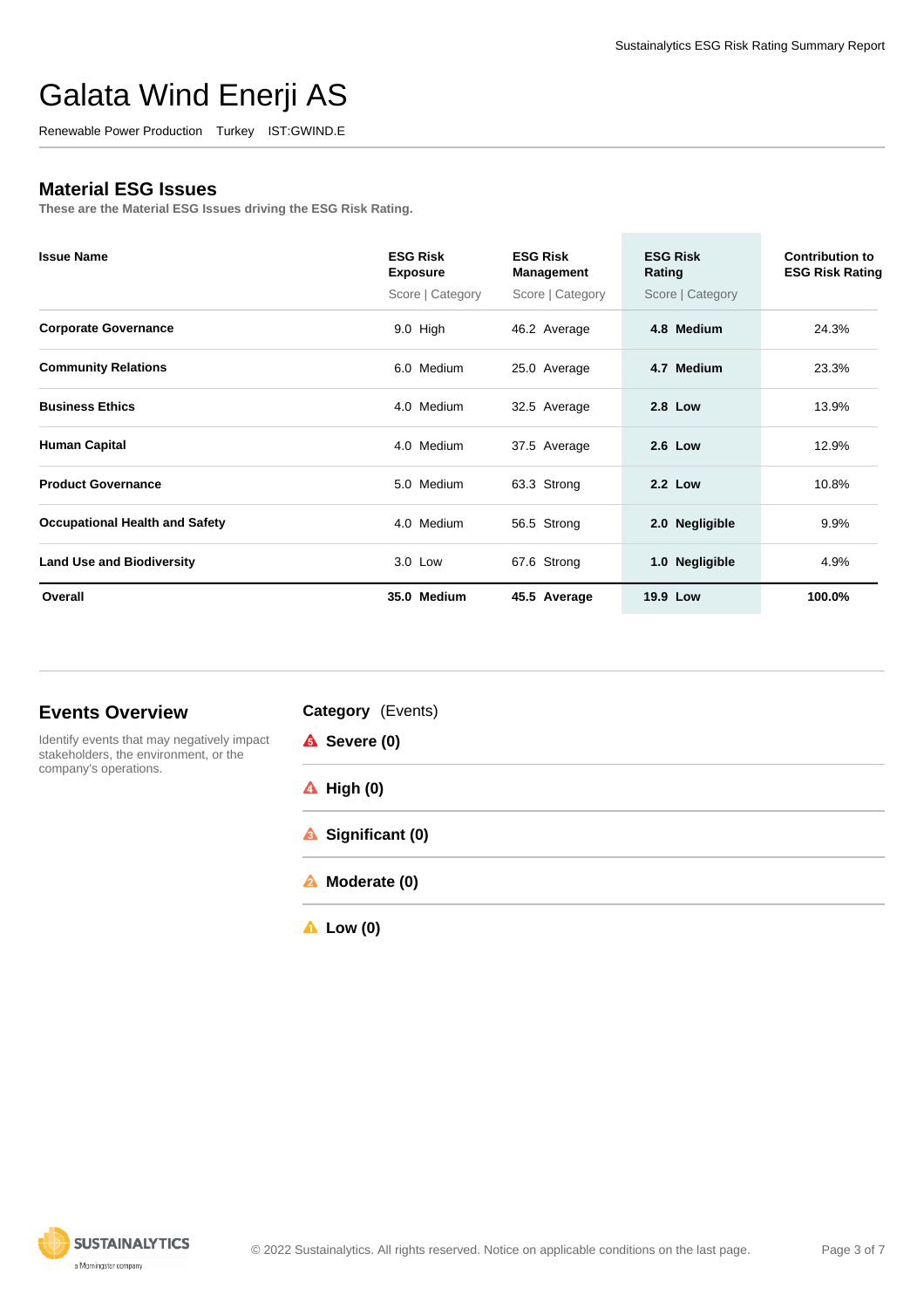Renewable Power Production Turkey IST:GWIND.E

## **Events Overview**

Identify events that may negatively impact stakeholders, the environment, or the company's operations.

### **Category** (Events)

- **None (16)**
	- Access to Basic Services Accounting and Taxation

Anti-Competitive Practices Bribery and Corruption

Data Privacy and Security **Intellectual Property** 

Lobbying and Public Policy Marketing Practices

Occupational Health and Safety **Quality and Safety** 

Business Ethics **Community Relations** 

Labour Relations **Labour Relations** Land Use and Biodiversity

Sanctions **Sanctions** Society - Human Rights

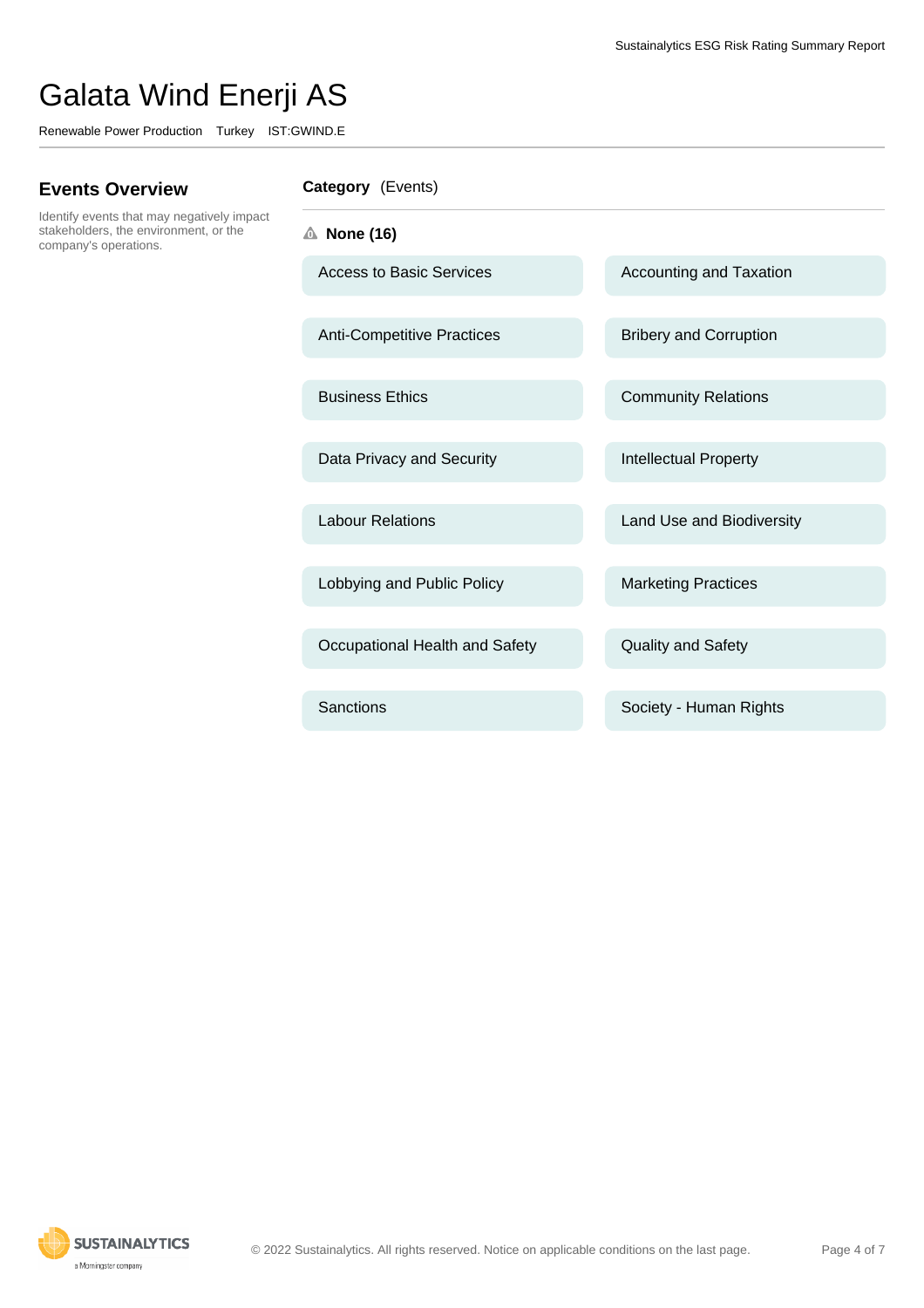Renewable Power Production Turkey IST:GWIND.E

## **Risk Decomposition**

| <b>Exposure</b><br>Company Exposure 35.0 |  | The company's sensitivity or vulnerability to ESG risks.                                                                                                                                                                              |
|------------------------------------------|--|---------------------------------------------------------------------------------------------------------------------------------------------------------------------------------------------------------------------------------------|
|                                          |  |                                                                                                                                                                                                                                       |
| Management                               |  |                                                                                                                                                                                                                                       |
| Manageable Risk 33.1                     |  | Material ESG risk that can be influenced and managed through suitable policies, programmes and<br>initiatives.                                                                                                                        |
| Managed Risk 15.1                        |  | Material ESG risk that has been managed by a company through suitable policies, programmes or<br>initiatives.                                                                                                                         |
| Management Gap 18.0                      |  | Measures the difference between material ESG risk that could be managed by the company and what<br>the company is managing.                                                                                                           |
| Unmanageable Risk 1.9                    |  | Material ESG risk inherent in the products or services of a company and/or the nature of a company's<br>business, which cannot be managed by the company.                                                                             |
| <b>ESG Risk Rating</b>                   |  |                                                                                                                                                                                                                                       |
| Overall Unmanaged Risk 19.9              |  | Material ESG risk that has not been managed by a company, and includes two types of risk:<br>unmanageable risk, as well as risks that could be managed by a company through suitable initiatives<br>but which may not yet be managed. |

## **Momentum Details**

Not available due to a lack of comparable historical information.

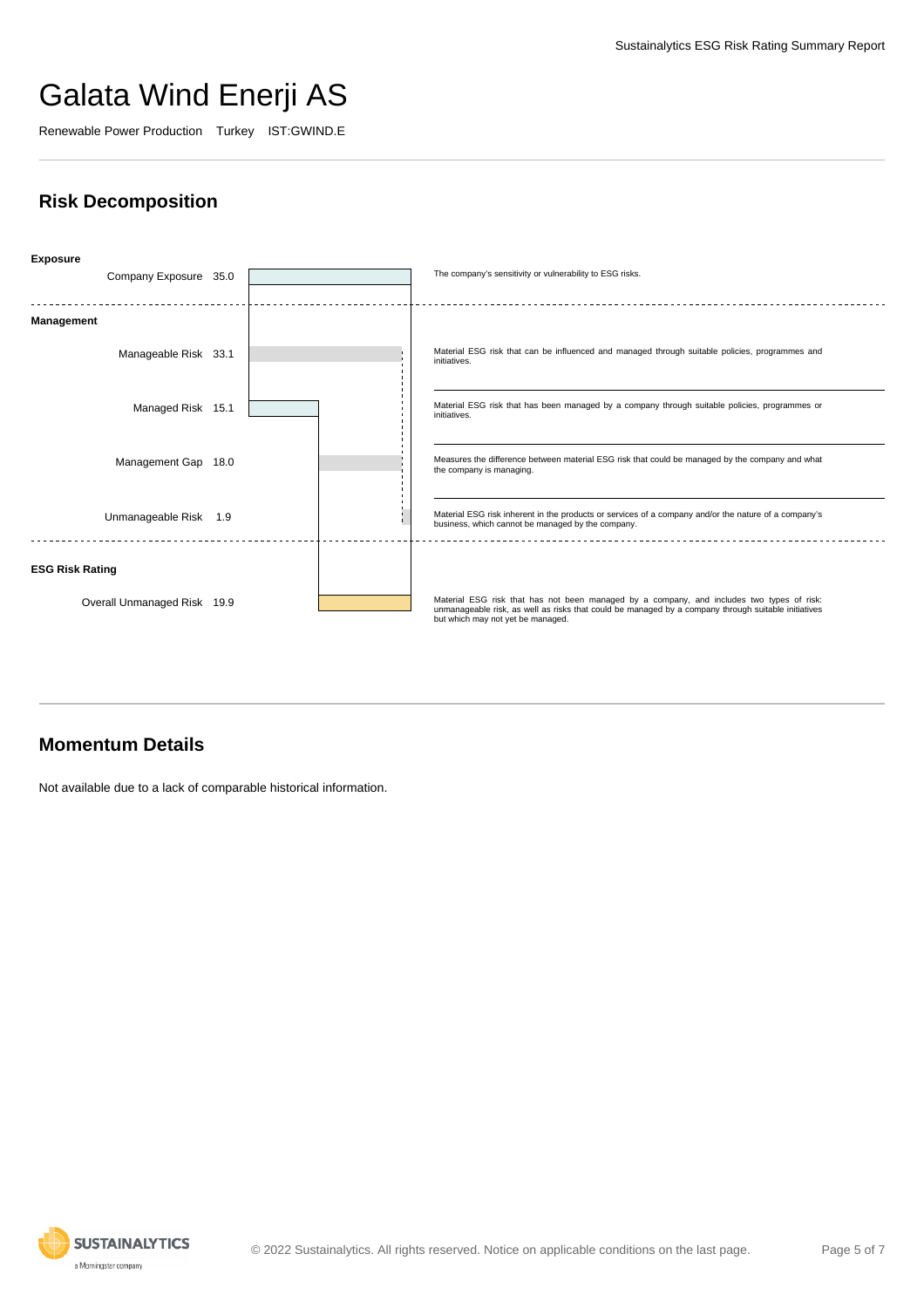Renewable Power Production Turkey IST:GWIND.E

#### GLOSSARY OF TERMS

#### Beta (Beta, β)

A factor that assesses the degree to which a company's exposure deviates from its subindustry's exposure on a material ESG issue. It is used to derive a company-specific issue exposure score for a material ESG issue. It ranges from 0 to 10, with 0 indicating no exposure, 1 indicating the subindustry average, and 10 indicating exposure that is ten times the subindustry average.

#### Corporate Governance Pillar

A pillar provides a signal about a company's management of a specific Corporate Governance issue.

#### ESG Risk Category

Companies' ESG Risk Rating scores are assigned to five ESG risk categories in the ESG Risk Rating:

> Negligible risk: enterprise value is considered to have a negligible risk of material financial impacts driven by ESG factors

Low risk: enterprise value is considered to have a low risk of material financial impacts driven by ESG factors

Medium risk: enterprise value is considered to have a medium risk of material financial impacts driven by ESG factors

High risk: enterprise value is considered to have a high risk of material financial impacts driven by ESG factors

Severe risk: enterprise value is considered to have a severe risk of material financial impacts driven by ESG factors

Note that because ESG risks materialize at an unknown time in the future and depend on a variety of unpredictable conditions, no predictions on financial or share price impacts, or on the time horizon of such impacts, are intended or implied by these risk categories.

#### ESG Risk Rating Score (Unmanaged Risk Score)

The company's final score in the ESG Risk Rating; it applies the concept of risk decomposition to derive the level of unmanaged risk for a company.

#### Event Category

Sustainalytics categorizes events that have resulted in negative ESG impacts into five event categories: Category 1 (low impact); Category 2 (moderate impact); Category 3 (significant impact); Category 4 (high impact); and Category 5 (severe impact).

#### Event Indicator

An indicator that provides a signal about a potential failure of management through involvement in controversies.

#### Excess Exposure

The difference between the company's **exposure** and its **subindustry** exposure.

#### Exposure

A company or subindustry's sensitivity or vulnerability to ESG risks.

#### Idiosyncratic Issue

An issue that was not deemed material at the subindustry level during the consultation process but becomes a material ESG issue for a company based on the occurrence of a Category 4 or 5 event.

#### Manageable Risk

Material ESG risk that can be influenced and managed through suitable policies, programmes and initiatives.

#### Managed Risk

Material ESG Risk that has been managed by a company through suitable policies, programmes and initiatives.

#### **Management**

A company's handling of ESG risks.

#### Management Gap

Refers to the difference between what a company has managed and what a company could possibly manage. It indicates how far the company's performance is from best practice.

#### Management Indicator

An indicator that provides a signal about a company's management of an ESG issue through policies, programmes or quantitative performance.

### Material ESG Issue

A core building block of the ESG Risk Rating. An ESG issue is considered to be material within the rating if it is likely to have a significant effect on the enterprise value of a typical company within a given subindustry.

#### Subindustry

Subindustries are defined as part of Sustainalytics' own classification system.

#### Unmanageable Risk

Material ESG Risk inherent from the intrinsic nature of the products or services of a company and/or the nature of a company's business, which cannot be managed by the company if the company continues to offer the same type of products or services and remains in the same line of business.

#### Unmanaged Risk

Material ESG risk that has not been managed by a company, and includes two types of risk: *unmanageable risk*, as well as risks that could be managed by a company through suitable initiatives, but which may not yet be managed (management gap).